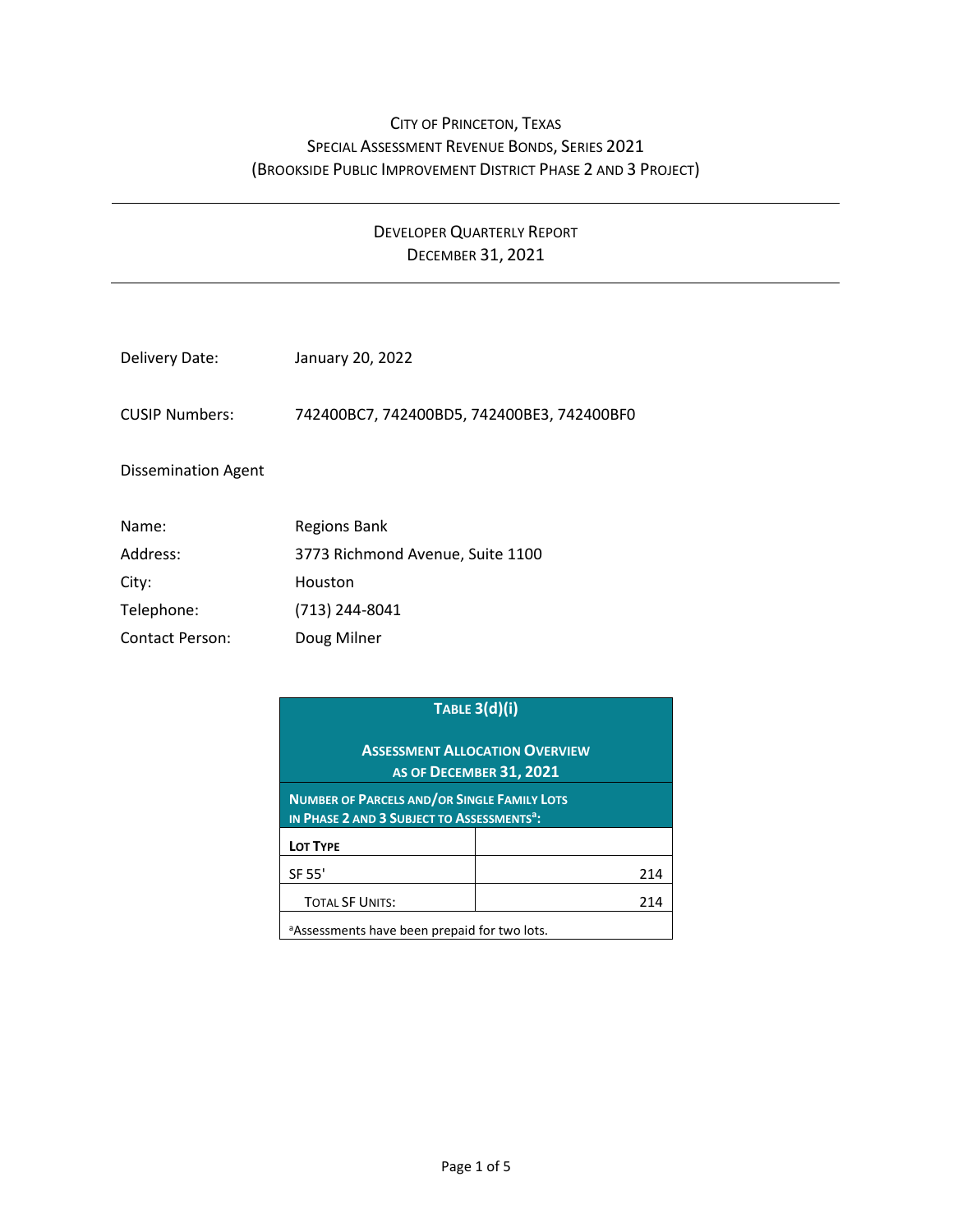| TABLE 3(d)(ii)                                                                                                                                                                     |     |     |        |  |  |  |  |
|------------------------------------------------------------------------------------------------------------------------------------------------------------------------------------|-----|-----|--------|--|--|--|--|
| <b>LANDOWNER COMPOSITION OF PHASE 2 AND 3</b><br>AS OF DECEMBER 31, 2021                                                                                                           |     |     |        |  |  |  |  |
| <b>ACTUAL</b><br><b>% OF ANNUAL</b><br><b>PLANNED</b><br><b>LANDOWNER COMPOSITION</b><br><b>SINGLE FAMILY LOTS</b><br><b>SINGLE FAMILY LOTS<sup>a</sup></b><br><b>INSTALLMENTS</b> |     |     |        |  |  |  |  |
| <b>SUBSEQUENT THIRD-PARTY OWNED</b>                                                                                                                                                |     |     |        |  |  |  |  |
| TSHH, LLC                                                                                                                                                                          |     |     |        |  |  |  |  |
| SF 55'                                                                                                                                                                             | 3   | 3   | 1.402% |  |  |  |  |
| TOTAL TSHH, LLC<br><b>OWNED LOTS:</b>                                                                                                                                              | 3   | 3   | 1.402% |  |  |  |  |
| <b>TOTAL SUBSEQUENT THIRD-</b><br><b>PARTY OWNED LOTS:</b>                                                                                                                         | 3   | 3   | 1.402% |  |  |  |  |
| <b>DEVELOPER OWNED</b>                                                                                                                                                             |     |     |        |  |  |  |  |
| SF 55'                                                                                                                                                                             | 17  | 17  | 7.944% |  |  |  |  |
| <b>TOTAL DEVELOPER OWNED SF</b><br>LOTS:                                                                                                                                           | 17  | 17  | 7.944% |  |  |  |  |
| TOTAL PHASE 2 AND 3 DEVELOPMENT                                                                                                                                                    | 216 | 216 |        |  |  |  |  |
| <sup>a</sup> There is no change to the number of single family lots within Phases 2 and 3.                                                                                         |     |     |        |  |  |  |  |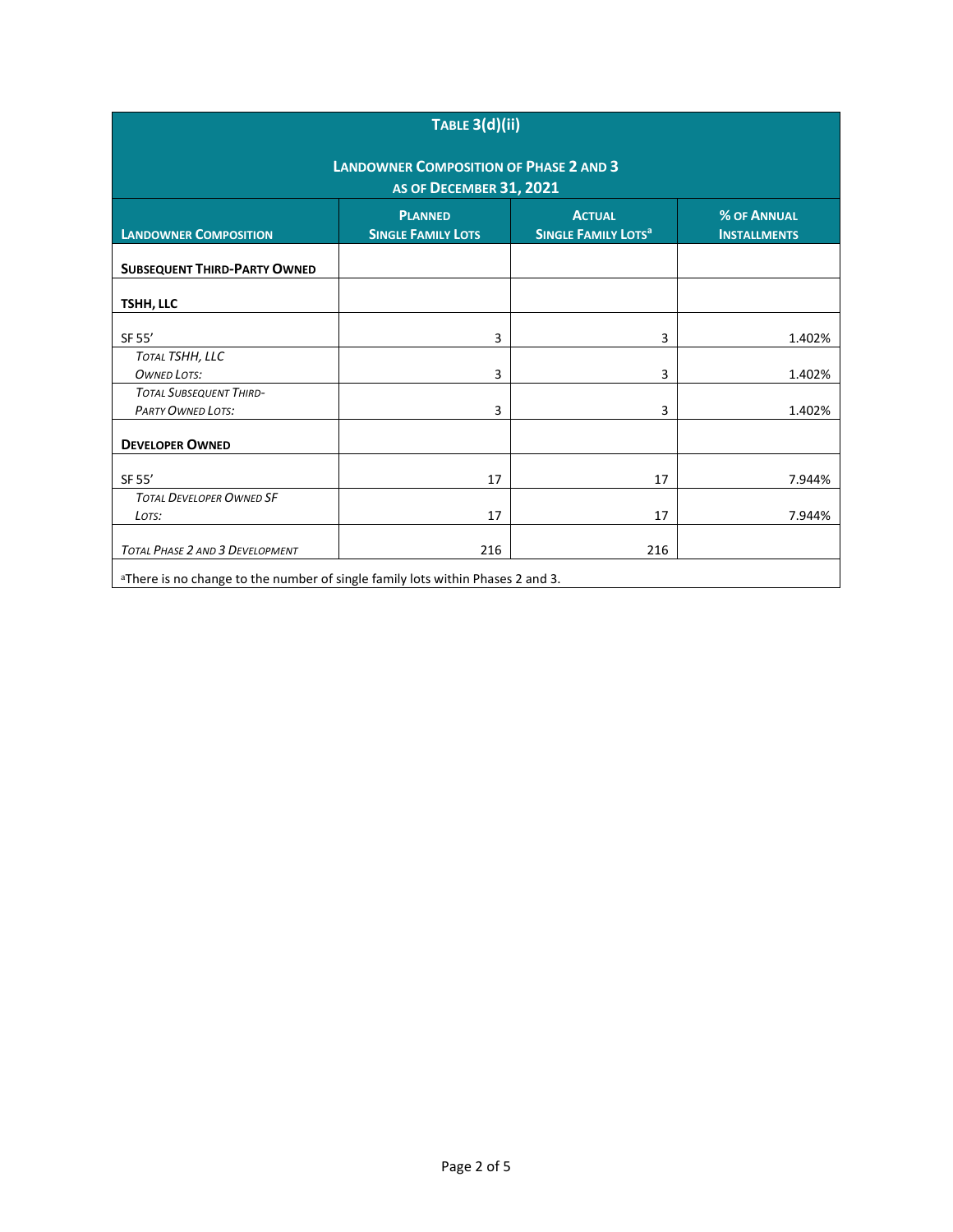| TABLE 3(d)(iii)                                                                       |                                         |                                  |                                        |                                                        |                                                            |                                                                                    |  |  |
|---------------------------------------------------------------------------------------|-----------------------------------------|----------------------------------|----------------------------------------|--------------------------------------------------------|------------------------------------------------------------|------------------------------------------------------------------------------------|--|--|
| <b>DEVELOPER ABSORPTION STATISTICS FOR SINGLE FAMILY RESIDENTIAL IN PHASE 2 AND 3</b> |                                         |                                  |                                        |                                                        |                                                            |                                                                                    |  |  |
|                                                                                       | <b>NUMBER OF</b><br><b>PLATTED LOTS</b> | <b>NEW HOME</b><br><b>STARTS</b> | <b>CLOSED TO</b><br><b>HOMEBUILDER</b> | <b>INCREASE FROM</b><br><b>PRIOR</b><br><b>QUARTER</b> | <b>UNDER CONTRACT</b><br><b>WITH</b><br><b>HOMEBUILDER</b> | <b>NOT CLOSED OR</b><br><b>UNDER CONTRACT</b><br><b>WITH</b><br><b>HOMEBUILDER</b> |  |  |
| <b>QUARTER ENDING</b>                                                                 |                                         |                                  |                                        |                                                        |                                                            |                                                                                    |  |  |
| <b>DECEMBER 31, 2021</b>                                                              |                                         |                                  |                                        |                                                        |                                                            |                                                                                    |  |  |
| TSHH, LLC                                                                             |                                         |                                  |                                        |                                                        |                                                            |                                                                                    |  |  |
| SF 55'                                                                                | 0                                       | 0                                | <b>NA</b>                              | <b>NA</b>                                              | <b>NA</b>                                                  | <b>NA</b>                                                                          |  |  |
| <b>MERITAGE HOMES</b><br>OF TEXAS, LLC                                                |                                         |                                  |                                        |                                                        |                                                            |                                                                                    |  |  |
|                                                                                       |                                         |                                  |                                        |                                                        |                                                            |                                                                                    |  |  |
| SF 55'                                                                                | 0                                       | 0                                | 0                                      | 0                                                      | 0                                                          | 0                                                                                  |  |  |
| <b>TOTAL SF UNITS:</b>                                                                | $\mathbf 0$                             | 0                                | 0                                      | 0                                                      | 0                                                          | $\mathbf 0$                                                                        |  |  |
| <b>TOTAL ABSORPTION:</b>                                                              |                                         |                                  |                                        |                                                        |                                                            |                                                                                    |  |  |
| TSHH, LLC                                                                             |                                         |                                  |                                        |                                                        |                                                            |                                                                                    |  |  |
| SF 55'                                                                                | 53                                      | 53                               | <b>NA</b>                              | <b>NA</b>                                              | <b>NA</b>                                                  | <b>NA</b>                                                                          |  |  |
| <b>MERITAGE HOMES</b>                                                                 |                                         |                                  |                                        |                                                        |                                                            |                                                                                    |  |  |
| OF TEXAS, LLC                                                                         |                                         |                                  |                                        |                                                        |                                                            |                                                                                    |  |  |
| SF 55'                                                                                | 163                                     | 163                              | 53                                     | 0                                                      | 0                                                          | 0                                                                                  |  |  |
| <b>TOTAL SF UNITS:</b>                                                                | 216                                     | 216                              | 53                                     | 0                                                      | 0                                                          | 0                                                                                  |  |  |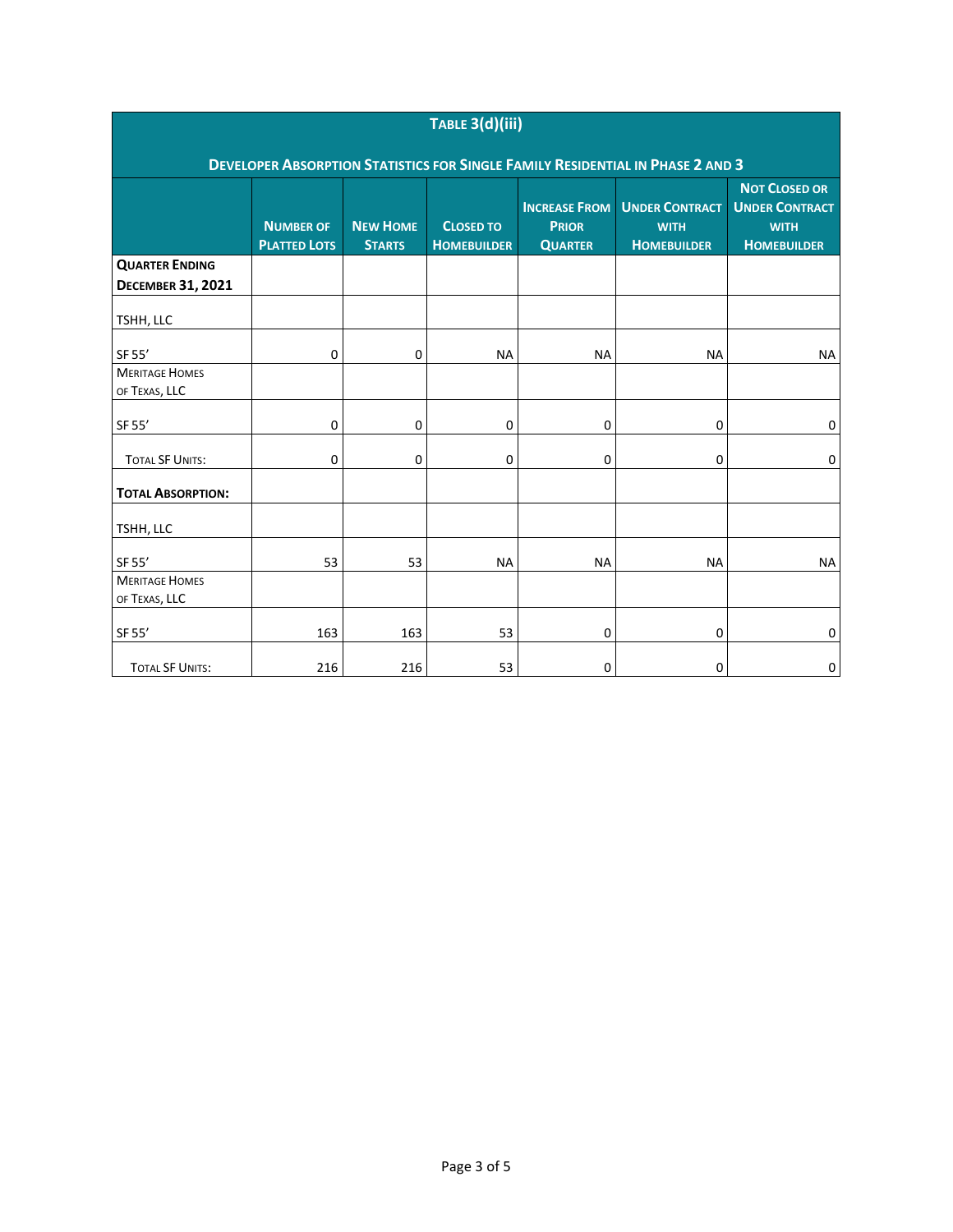| TABLE $3(D)(IV)$                                                                                                                                                                                                                                                                                                                                                                                             |           |           |           |     |           |           |  |
|--------------------------------------------------------------------------------------------------------------------------------------------------------------------------------------------------------------------------------------------------------------------------------------------------------------------------------------------------------------------------------------------------------------|-----------|-----------|-----------|-----|-----------|-----------|--|
| HOMEBUILDER ABSORPTION STATISTICS FOR SINGLE FAMILY RESIDENTIAL IN PHASE 2 AND 3                                                                                                                                                                                                                                                                                                                             |           |           |           |     |           |           |  |
| <b>MERITAGE HOMES OF TEXAS, LLC</b><br><b>COMPLETED</b><br><b>COMPLETED</b><br>(NOT UNDER<br>(UNDER<br><b>CONTRACT OR</b><br><b>CONTRACT BUT</b><br><b>CLOSED TO END-</b><br><b>NOT CLOSED TO</b><br><b>UNDER</b><br><b>INCREASE FROM</b><br><b>AVERAGE SALES</b><br><b>CLOSED TO</b><br>USER)<br><b>END-USER)</b><br><b>PRICE OF HOME</b><br><b>END-USER</b><br><b>PRIOR QUARTER</b><br><b>CONSTRUCTION</b> |           |           |           |     |           |           |  |
| <b>QUARTER ENDING</b><br><b>DECEMBER 31, 2021</b>                                                                                                                                                                                                                                                                                                                                                            |           |           |           |     |           |           |  |
| <b>MERITAGE HOMES OF TEXAS, LLC</b>                                                                                                                                                                                                                                                                                                                                                                          |           |           |           |     |           |           |  |
| SF 55'                                                                                                                                                                                                                                                                                                                                                                                                       | 13        | 0         | 4         | 44  | 10        | \$381,765 |  |
| <b>TOTAL UNITS:</b>                                                                                                                                                                                                                                                                                                                                                                                          | 13        | 0         | 4         | 44  | 10        | \$381,765 |  |
| <b>TOTAL ABSORPTION:</b>                                                                                                                                                                                                                                                                                                                                                                                     |           |           |           |     |           |           |  |
| SF 55'                                                                                                                                                                                                                                                                                                                                                                                                       | <b>NA</b> | <b>NA</b> | <b>NA</b> | 146 | <b>NA</b> | \$343,300 |  |
| <b>TOTAL UNITS:</b>                                                                                                                                                                                                                                                                                                                                                                                          | <b>NA</b> | <b>NA</b> | <b>NA</b> | 146 | <b>NA</b> | \$343,300 |  |

| TABLE 3(d)(iv)                                                                                                                                                                                                                                                                                                                                                                             |           |    |           |    |    |           |  |  |
|--------------------------------------------------------------------------------------------------------------------------------------------------------------------------------------------------------------------------------------------------------------------------------------------------------------------------------------------------------------------------------------------|-----------|----|-----------|----|----|-----------|--|--|
| HOMEBUILDER ABSORPTION STATISTICS FOR SINGLE FAMILY RESIDENTIAL IN PHASE 2 AND 3                                                                                                                                                                                                                                                                                                           |           |    |           |    |    |           |  |  |
| <b>TSHH, LLC</b><br><b>COMPLETED</b><br><b>COMPLETED</b><br>(NOT UNDER<br>(UNDER<br><b>CONTRACT BUT</b><br><b>CONTRACT OR</b><br><b>UNDER</b><br><b>CLOSED TO END-</b><br><b>NOT CLOSED TO</b><br><b>INCREASE FROM</b><br><b>AVERAGE SALES</b><br><b>CLOSED TO</b><br>USER)<br><b>END-USER</b> )<br><b>END-USER</b><br><b>PRICE OF HOME</b><br><b>PRIOR QUARTER</b><br><b>CONSTRUCTION</b> |           |    |           |    |    |           |  |  |
| <b>QUARTER ENDING</b><br><b>DECEMBER 31, 2021</b>                                                                                                                                                                                                                                                                                                                                          |           |    |           |    |    |           |  |  |
| TSHH, LLC                                                                                                                                                                                                                                                                                                                                                                                  |           |    |           |    |    |           |  |  |
| SF 55'                                                                                                                                                                                                                                                                                                                                                                                     | 3         | 0  | 0         | 15 | 6  | \$390,456 |  |  |
| <b>TOTAL UNITS:</b>                                                                                                                                                                                                                                                                                                                                                                        | 3         | 0  | 0         | 15 | 6  | \$390,386 |  |  |
| <b>TOTAL ABSORPTION:</b>                                                                                                                                                                                                                                                                                                                                                                   |           |    |           |    |    |           |  |  |
| SF 55'                                                                                                                                                                                                                                                                                                                                                                                     | NА        | NА | <b>NA</b> | 50 | 15 | \$336,136 |  |  |
| <b>TOTAL UNITS:</b>                                                                                                                                                                                                                                                                                                                                                                        | <b>NA</b> | NA | <b>NA</b> | 50 | 15 | \$336,136 |  |  |